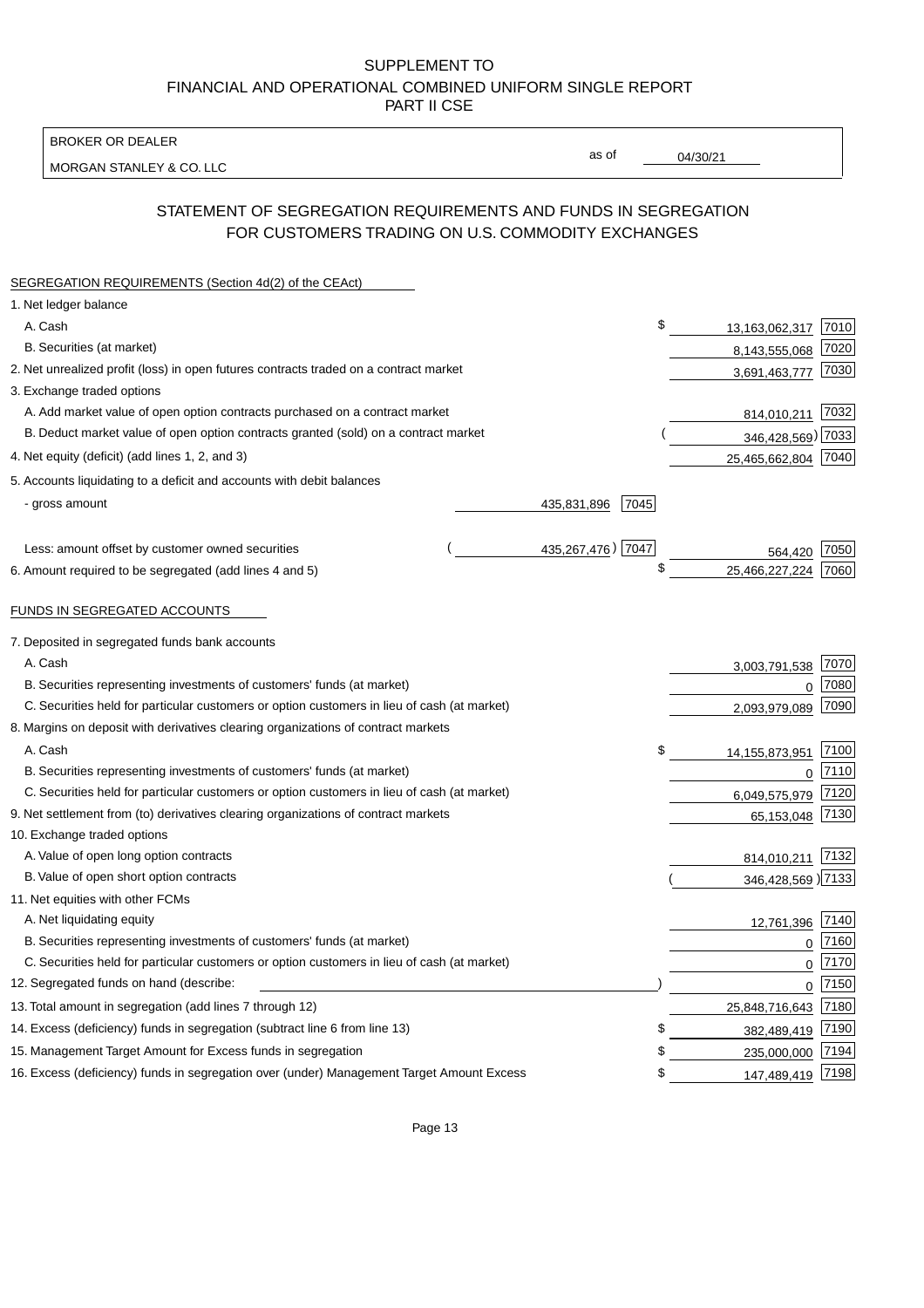| <b>BROKER OR DEALER</b>                                        | as of                                  |          |                      |
|----------------------------------------------------------------|----------------------------------------|----------|----------------------|
| MORGAN STANLEY & CO. LLC                                       |                                        | 04/30/21 |                      |
| STATEMENT OF SEGREGATION REQUIREMENTS AND FUNDS IN SEGREGATION | FOR CUSTOMERS' DEALER OPTIONS ACCOUNTS |          |                      |
| 1. Amount required to be segregated in accordance              | \$                                     |          |                      |
| with Commission regulation 32.6                                |                                        |          | 0<br>7200            |
| 2. Funds in segregated accounts                                |                                        |          |                      |
| A. Cash                                                        | \$<br>7210<br><sup>0</sup>             |          |                      |
| B. Securities (at market)                                      | 0 7220                                 |          |                      |
| C. Total                                                       |                                        |          | 7230<br><sup>n</sup> |
| 3. Excess (deficiency) funds in segregation                    |                                        |          |                      |
| (subtract line 2.C from line 1)                                |                                        |          | 0 7240               |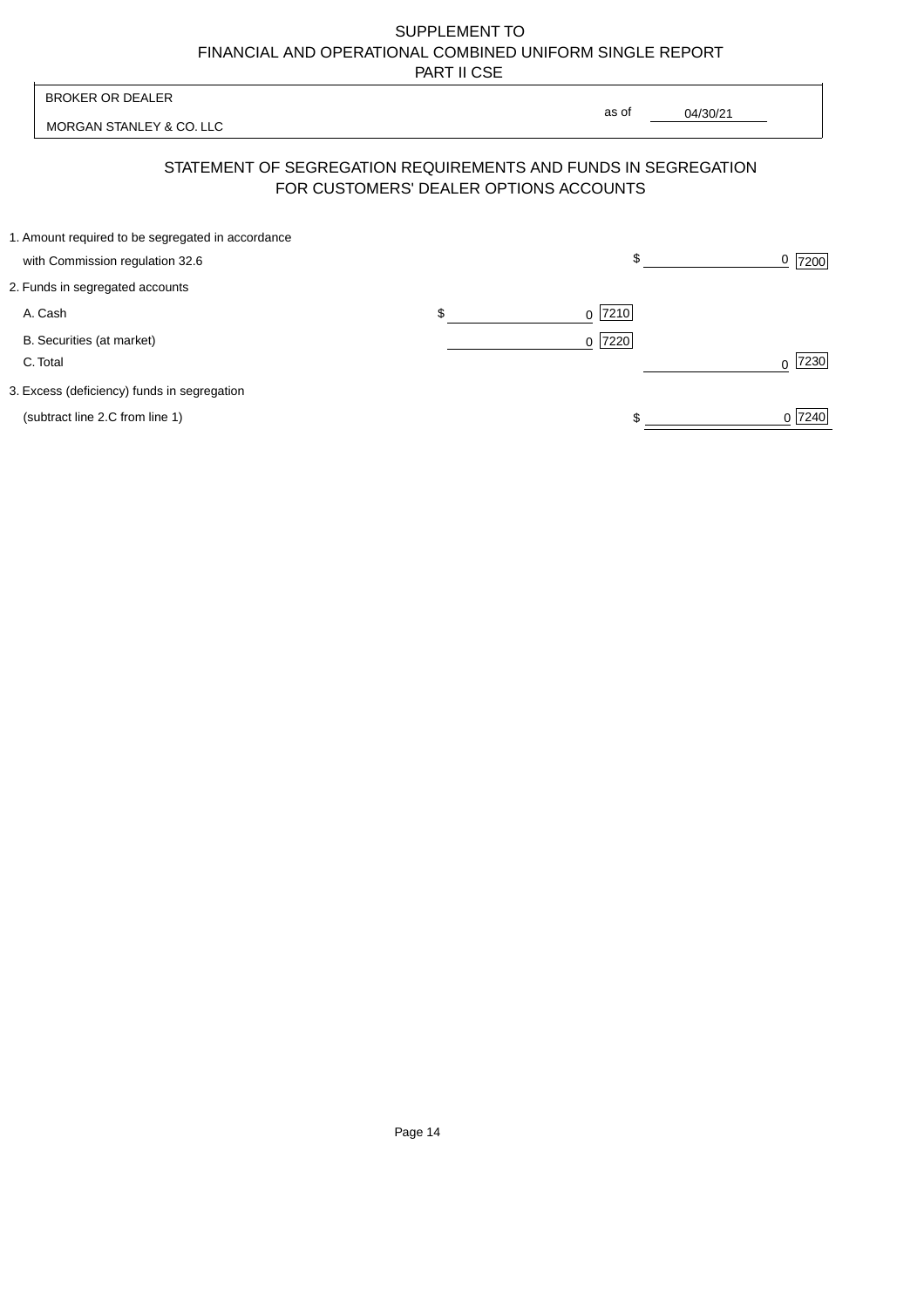PART II CSE

| BROKER OR DEALER         |       |          |
|--------------------------|-------|----------|
|                          | as of | 04/30/21 |
| MORGAN STANLEY & CO. LLC |       |          |

### STATEMENT OF SECURED AMOUNTS AND FUNDS HELD IN SEPARATE ACCOUNTS PURSUANT TO COMMISSION REGULATION 30.7

#### FOREIGN FUTURES AND FOREIGN OPTIONS SECURED AMOUNTS

| Amount required to be set aside pursuant to law, rule or regulation of a foreign government<br>or a rule of a self-regulatory organization authorized thereunder |  |                    | \$<br>0             | 7305 |
|------------------------------------------------------------------------------------------------------------------------------------------------------------------|--|--------------------|---------------------|------|
| 1. Net ledger balance - Foreign Futures and Foreign Option Trading - All Customers                                                                               |  |                    |                     |      |
| A. Cash                                                                                                                                                          |  |                    | \$<br>4,585,574,445 | 7315 |
| B. Securities (at market)                                                                                                                                        |  |                    | 2,110,270,969       | 7317 |
| 2. Net unrealized profit (loss) in open futures contracts traded on a foreign board of trade                                                                     |  |                    | 869,952,635         | 7325 |
| 3. Exchange traded options                                                                                                                                       |  |                    |                     |      |
| A. Market value of open option contracts purchased on a foreign board of trade                                                                                   |  |                    | 30,239,769          | 7335 |
| B. Market value of open contracts granted (sold) on a foreign board of trade                                                                                     |  |                    | (25, 913, 955)      | 7337 |
| 4. Net equity (deficit) (add lines 1.2. and 3.)                                                                                                                  |  |                    | \$<br>7,570,123,863 | 7345 |
| 5. Accounts liquidating to a deficit and accounts with                                                                                                           |  |                    |                     |      |
| debit balances - gross amount                                                                                                                                    |  | 7351<br>46,318,757 |                     |      |
| Less: amount offset by customer owned securities                                                                                                                 |  | 44,734,766) 7352   | 1,583,991           | 7354 |
| 6. Amount required to be set aside as the secured amount - Net Liquidating Equity Method (add lines 4 and 5)                                                     |  |                    | \$<br>7,571,707,854 | 7355 |
| 7. Greater of amount required to be set aside pursuant to foreign jurisdiction (above) or line 6.                                                                |  |                    | \$<br>7,571,707,854 | 7360 |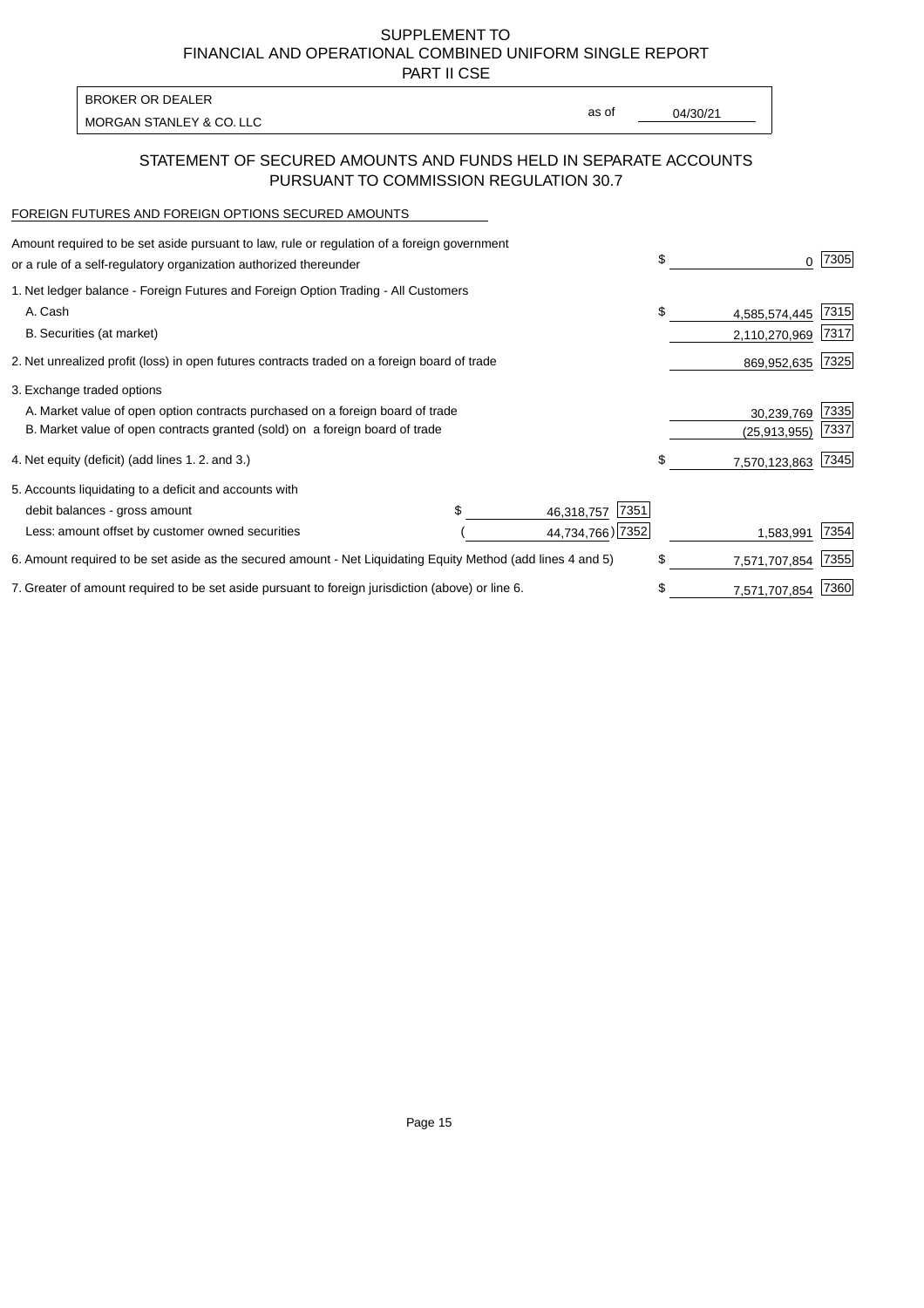BROKER OR DEALER

MORGAN STANLEY & CO. LLC

04/30/21 as of

# STATEMENT OF SECURED AMOUNTS AND FUNDS HELD IN SEPARATE ACCOUNTS PURSUANT TO COMMISSION REGULATION 30.7

## FUNDS DEPOSITED IN SEPARATE REGULATION 30.7 ACCOUNTS

| 1. Cash in banks                                                                       |                                    |                                                                                                                                                                                                                                                                                                                                                                                                                                                                                 |
|----------------------------------------------------------------------------------------|------------------------------------|---------------------------------------------------------------------------------------------------------------------------------------------------------------------------------------------------------------------------------------------------------------------------------------------------------------------------------------------------------------------------------------------------------------------------------------------------------------------------------|
| A. Banks located in the United States                                                  | \$<br>730,531,585 7500             |                                                                                                                                                                                                                                                                                                                                                                                                                                                                                 |
| B. Other banks qualified under Regulation 30.7                                         |                                    |                                                                                                                                                                                                                                                                                                                                                                                                                                                                                 |
| 7510<br>Name(s):                                                                       | 510,752,841 7520 \$                | 1,241,284,426 7530                                                                                                                                                                                                                                                                                                                                                                                                                                                              |
| 2. Securities                                                                          |                                    |                                                                                                                                                                                                                                                                                                                                                                                                                                                                                 |
| A. In safekeeping with banks located in the United States                              | \$<br>457,138,697 7540             |                                                                                                                                                                                                                                                                                                                                                                                                                                                                                 |
| B. In safekeeping with other banks qualified under Regulation 30.7                     |                                    |                                                                                                                                                                                                                                                                                                                                                                                                                                                                                 |
| 7550<br>Name(s):                                                                       | 44,636,519 7560                    | 501,775,216 7570                                                                                                                                                                                                                                                                                                                                                                                                                                                                |
| 3. Equities with registered futures commission merchants                               |                                    |                                                                                                                                                                                                                                                                                                                                                                                                                                                                                 |
| A. Cash                                                                                | \$<br>19,920,080 7580              |                                                                                                                                                                                                                                                                                                                                                                                                                                                                                 |
| <b>B.</b> Securities                                                                   | 7590<br>0                          |                                                                                                                                                                                                                                                                                                                                                                                                                                                                                 |
| C. Unrealized gain (loss) on open futures contracts                                    | 7600<br>(1,586,940)                |                                                                                                                                                                                                                                                                                                                                                                                                                                                                                 |
| D. Value of long option contracts                                                      | $0$ 7610                           |                                                                                                                                                                                                                                                                                                                                                                                                                                                                                 |
| E. Value of short option contracts                                                     | $0)$ 7615                          | 18,333,140 7620                                                                                                                                                                                                                                                                                                                                                                                                                                                                 |
| 4. Amounts held by clearing organizations of foreign boards of trade                   |                                    |                                                                                                                                                                                                                                                                                                                                                                                                                                                                                 |
| Name(s):<br>7630                                                                       |                                    |                                                                                                                                                                                                                                                                                                                                                                                                                                                                                 |
| A. Cash                                                                                | \$<br>0 7640                       |                                                                                                                                                                                                                                                                                                                                                                                                                                                                                 |
| <b>B.</b> Securities                                                                   | $0$ 7650                           |                                                                                                                                                                                                                                                                                                                                                                                                                                                                                 |
| C. Amount due to (from) clearing organizations - daily variation                       | 0 7660                             |                                                                                                                                                                                                                                                                                                                                                                                                                                                                                 |
| D. Value of long option contracts                                                      | $0$ 7670                           |                                                                                                                                                                                                                                                                                                                                                                                                                                                                                 |
| E. Value of short option contracts                                                     | $0$ ) 7675                         | $0^{7680}$                                                                                                                                                                                                                                                                                                                                                                                                                                                                      |
| 5. Amounts held by members of foreign boards of trade                                  |                                    |                                                                                                                                                                                                                                                                                                                                                                                                                                                                                 |
| 7690<br>Name(s):                                                                       |                                    |                                                                                                                                                                                                                                                                                                                                                                                                                                                                                 |
| A. Cash                                                                                | \$<br>3,541,502,690 7700           |                                                                                                                                                                                                                                                                                                                                                                                                                                                                                 |
| <b>B.</b> Securities                                                                   | 1,608,495,753 7710                 |                                                                                                                                                                                                                                                                                                                                                                                                                                                                                 |
| C. Unrealized gain (loss) on open futures contracts                                    | 871,539,575 7720                   |                                                                                                                                                                                                                                                                                                                                                                                                                                                                                 |
| D. Value of long option contracts                                                      | 30,239,769 7730                    |                                                                                                                                                                                                                                                                                                                                                                                                                                                                                 |
| E. Value of short option contracts                                                     | $(25,913,955)$ <sup>)</sup> $7735$ | 7740<br>6,025,863,832                                                                                                                                                                                                                                                                                                                                                                                                                                                           |
| 6. Amounts with other depositories designated by a foreign board of trade              |                                    |                                                                                                                                                                                                                                                                                                                                                                                                                                                                                 |
| 7750<br>Name(s):                                                                       |                                    | 0 7760                                                                                                                                                                                                                                                                                                                                                                                                                                                                          |
| 7. Segregated funds on hand (describe:                                                 |                                    | 0 7765                                                                                                                                                                                                                                                                                                                                                                                                                                                                          |
| 8. Total funds in separate section 30.7 accounts                                       |                                    | \$<br>7,787,256,614 7770                                                                                                                                                                                                                                                                                                                                                                                                                                                        |
| 9. Excess (deficiency) set Aside Funds for Secured Amount (subtract Line 7 Secured     |                                    |                                                                                                                                                                                                                                                                                                                                                                                                                                                                                 |
| Statement page 15 from Line 8)                                                         |                                    | \$<br>215,548,760 7380                                                                                                                                                                                                                                                                                                                                                                                                                                                          |
| 10. Management Target Amount for Excess funds in separate section 30.7 accounts        |                                    | \$<br>140,000,000 7780                                                                                                                                                                                                                                                                                                                                                                                                                                                          |
| 11. Excess (deficiency) funds in separate 30.7 accounts over (under) Management Target |                                    | \$<br>75,548,760 7785<br>$\label{eq:2.1} \frac{1}{\sqrt{2}}\left(\frac{1}{\sqrt{2}}\right)^{2} \left(\frac{1}{\sqrt{2}}\right)^{2} \left(\frac{1}{\sqrt{2}}\right)^{2} \left(\frac{1}{\sqrt{2}}\right)^{2} \left(\frac{1}{\sqrt{2}}\right)^{2} \left(\frac{1}{\sqrt{2}}\right)^{2} \left(\frac{1}{\sqrt{2}}\right)^{2} \left(\frac{1}{\sqrt{2}}\right)^{2} \left(\frac{1}{\sqrt{2}}\right)^{2} \left(\frac{1}{\sqrt{2}}\right)^{2} \left(\frac{1}{\sqrt{2}}\right)^{2} \left(\$ |
|                                                                                        |                                    |                                                                                                                                                                                                                                                                                                                                                                                                                                                                                 |